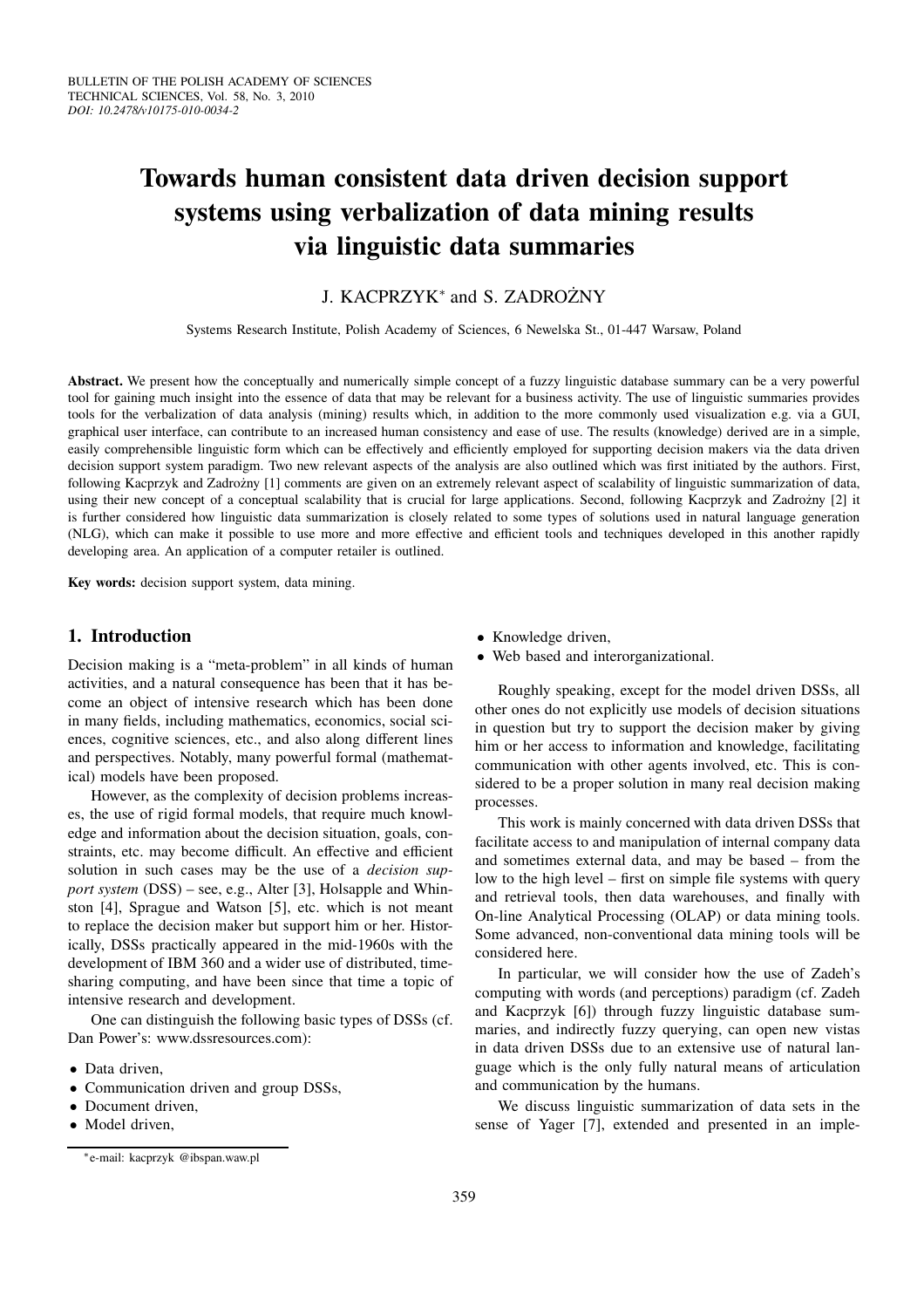mentable form by Kacprzyk and Yager [8], and Kacprzyk, Yager and Zadrożny [9]. In this approach a linguistic summary is derived as a linguistically quantified proposition, exemplified – when the data in question concern employees – by "most of the employees are young and well paid", with which a degree of validity is associated. Basically, in this approach, if we have a relational database, for instance containing data on employees (age, sex, salary, etc.), then – if we choose attribute "age" as an object of interest - a linguistic summary of a data set consists of: a summarizer  $S$  (e.g. young), a quantity in agreement  $Q$  (e.g. most), and the truth value (validity)  $T$ – e.g. 0.7, and may be exemplified by " $T$  (most of employees are young)=0.7". Moreover, if we have an additional qualifier (e.g., "well paid"), then a linguistic summary can be " $T$  (most of well paid employees are young)=0.8". Basically, for a set of data  $D$ , we can hypothesize any appropriate summarizer  $S$ and any quantity in agreement Q, and the assumed measure of truth will indicate the truth of the statement that Q data items satisfy the statement (summarizer) S.

Notice that we use here highly imprecise descriptions both for the value of an attribute chosen and the number of such employees but the use of precise terms makes obviously no sense since we wish to just provide an extremely simple linguistic summary that could grasp the very meaning of a possibly huge data set. Notice also that we deal here with a fuzzy approach to linguistic data summarization though many other approaches, notably those based on statistics, are known in the computational linguistics and natural language processing communities, and can be found in an abundant literature. However, in our approach the problem is to deal with the imprecision of meaning and we think that fuzzy logic can provide simple and efficient tools and techniques for this purpose.

A fully automatic derivation of the linguistic summaries is computationally infeasible. Thus, we advocate an interactive approach instead, which requires some high-level, abstract representation of the summaries, which may be instantiated in various ways so as to properly represent user's idea of an interesting summary. This makes the concept of a *protoform* in the sense of Zadeh highly relevant. A protoform is defined as an abstract prototype, that is, with respect to those summaries given above:

"Most  $R$ 's are  $S$ "

or

"Most *BR*'s are S"

where  $R$  means "records",  $B$  is a condition, and  $S$  is a query.

Protoforms can obviously form a hierarchy, so that we can define higher level (more abstract) protoforms, for instance replacing "most" by a general linguistic quantifier  $Q$ , obtaining, respectively: "*QR*'s are S" and "*QBR*'s are S".

Clearly, the protoforms are a powerful conceptual tool because we can formulate many different types of linguistic summaries in a uniform way, and devise a uniform and universal way to handle different linguistic summaries. Therefore, the use of protoforms is very relevant, and also contributes to an increased *conceptual scalability* of linguistic data summarization introduced by Kacprzyk and Zadrożny [10,11] as the simplicity and intuitive appeal of the protoforms used in the context of linguistic data summaries make them applicable to data sets of any size. Even if the size of a data set increases, the very essence of a particular protoform just catches the contents of the data set in a user comprehensible form.

Another aspect, which is relevant in our context, is whether one can also use in the process of linguistic summarization of data sets some other tools and techniques known in other areas, for which new, more effective and efficient approaches and methods are being proposed. If so, one could expect that we can use those new results for our ultimate benefit, that is, to make linguistic data summarization applicable to large problems. In this perspective, it was shown in recent papers [10, 11] that the linguistic data summarization as meant in this paper and viewed from the perspective of linguistic summaries as protoforms, is related to natural language generation (NLG), notably in the "numbers to words" path (cf. Reiter and Dale [12]). Basically, it can be shown that linguistic summarization is strongly related to template based NLG systems. Moreover, our approach to linguistic summarization can be viewed, from some perspective, as a simple phrase based system. In general, relations between our protoform based approach to linguistic data summarization, and modern approaches and solutions employed in the field of natural language generation (NLG), as indicated by Kacprzyk and Zadrożny [2, 11], are very strong and promising.

The linguistic data summaries can provide some highly human consistent tools for extracting knowledge from relevant, usually large, data sets. The knowledge thus obtained is extremely well comprehensible by the human user because it is in a simple natural language form. This can be decisive for an easy implementation of a data driven decision support system. In fact, this marvelous property of linguistic data summaries have been one of main reasons for the success of an implementation for a sales decision support for a small computer retailer [13–15]. Basically, the system provides simple linguistic summaries on relations between some selected (by the user) attributes. They can be exemplified, for a relation between the "group of products" and "commission" by: "very few sales of printers are with a high commission", and may be useful for decision making.

The real implementation of our approach mentioned above stands in our case for a proof of an experimental evaluation which is presumably the main challenge and problem in virtually all kinds of computational linguistics and natural language processing related works as can be seen from contributions at main scientific events in those areas.

To summarize, through an extensive use of natural language via the verbalization of data mining results we have been able to attain an extremely high human consistency that may be crucial for a successful use of a data driven decision support system as has been shown by our implementation. Moreover, results from a new, rapidly developing area of natural language generation can provide new inspiration, concepts and tools.

Notice that though visualization has attracted so far most attention of researchers, maybe by following a well known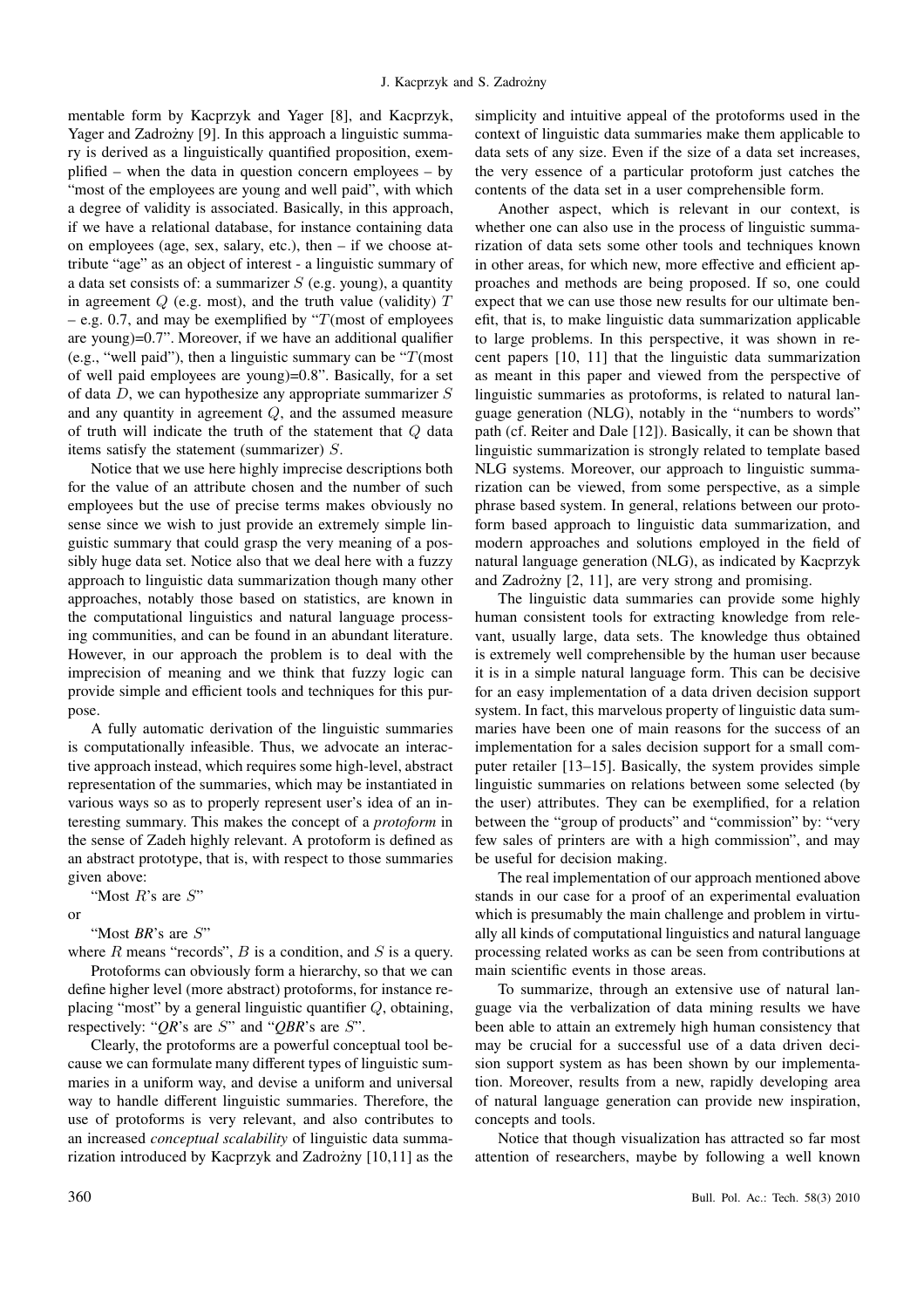statement that "one picture is worth thousand words", one should bear in mind that visualization implies a necessity to look at a visual display which can be in many applications a limiting factor because attention may be too much distracted, like in – for example – many military applications, intelligent transportation systems, etc. Verbalization, i.e. the presentation of results in (usually spoken, synthetized) natural language statements, distracts usually attention to a much lesser degree, and may often be desirable.

We will discuss in the consecutive parts issues related to decision support systems, notably non-model driven ones, and emphasize the ones based on data mining. Then, we will present linguistic data summaries with the use of a fuzzy querying interface for their derivation, and finally discuss relations to natural language. We will illustrate our discussion on an implementation for a small computer retailer.

## **2. Decision making and decision support systems**

Decision making, due to its primordial importance and universal relevance, has been a subject of analysis, and the research since the ancient times. In recent times it has concentrated on attempts for a formal, mathematical analysis and the development of mathematical models to describe the decision making setting, decision makers' intentions, solutions, etc. Both descriptive and prescriptive, involving single and multiple criteria and decision makers, dynamics, etc. approaches have been proposed and used.

There is a departure from this idealistic paradigm in modern approaches to real world decision making (cf. Wierzbicki, Makowski and Wessels [16]) in which *good decisions* (not *optimal* as in most traditional approaches) are sought. A *decision making process* is considered which involves basically:

- Use of own and external knowledge,
- Involvement of various "actors", aspects, etc.
- Individual habitual domains,
- Non-trivial rationality,
- Different paradigms, when appropriate.

A good example of such a decision making process is Peter Checkland's [17, 18] so-called *deliberative decision making* (which is an important element of his *soft approach to systems analysis*). The essence of deliberative (soft) decision making may be subsumed as follows: to solve a complex real world decision making problem we should: perceive the whole picture, observe it from all angles (actors, criteria, ...), and find a *good* decision using *knowledge* and *intuition*.

Modern approaches to the decision making process assume as its crucial elements:

- Recognition,
- Deliberation and analysis,
- Gestation and enlightenment (the so-called "eureka!", "aha" effects),
- Rationalization,
- Implementation.

Moreover, it is commonly emphasized that the process of arriving at a good decision:

- Is to be based not only on data and information, but on knowledge and human specific characteristics (intuition, attitude, natural language for communication and articulation, ...),
- Needs number crunching, at which the computers are good, but also more "delicate" and sophisticated "intelligent" analyses, at which the human being is better,
- Should rely in realistic settings on computer systems, and on a synergistic human-computer interaction, using tools and techniques better suited to human cognitive capabilities, notably using graphical displays, i.e. *visualization*, and (quasi)natural language, i.e. *verbalization* during the problem formulation, solution, displaying of results, etc.

Therefore, to effectively and efficiently solve real world decision making problems, we should be supported by *decision support systems* (DSSs) – see, e.g. [4, 9] and [5]. They would make possible to tackle: ill/semi/un-structured questions and problems, a need for non-routine, one of a kind answers; to provide a flexible combination of analytical models and data; to handle various kinds of data (e.g. numeric, textual, multimedia); to provide "what if ..." analyses; support various decision making styles; to provide tools to use both *explicit* (expressed in words or numbers, and shared as data, equations, specifications, documents, and reports, that can be transmitted between individuals and formally recorded) and *tacit* (personal, hard to formalize, and difficult to communicate or share with others) knowledge.

As mentioned in Introduction, one can distinguish the following basic types of DSSs (cf. Dan Power's classification: www.dssresources.com):

- Data driven,
- Communication driven and group DSSs,
- Document driven,
- Model driven.
- Knowledge driven,
- Web based and interorganizational.

Roughly speaking, data driven DSSs emphasize access to and manipulation of internal company data and sometimes external data, and may include simple file systems with query and retrieval tools, data warehouses, and finally On-line Analytical Processing (OLAP) or data mining tools. Communication driven DSSs use network and communications technologies to facilitate collaboration and communication. Group GDSSs are interactive systems that facilitate solution of unstructured problems by a group of decision-makers. Document driven DSSs include storage and processing technologies for a full document (numeric, textual and multimedia) retrieval and analysis. Model driven DSSs emphasize access to and manipulation of a model, e.g., statistical, optimization, simulation. Knowledge driven DSSs are interactive systems with specialized problem-solving knowledge about a particular domain. Web based DSSs deliver decision support related in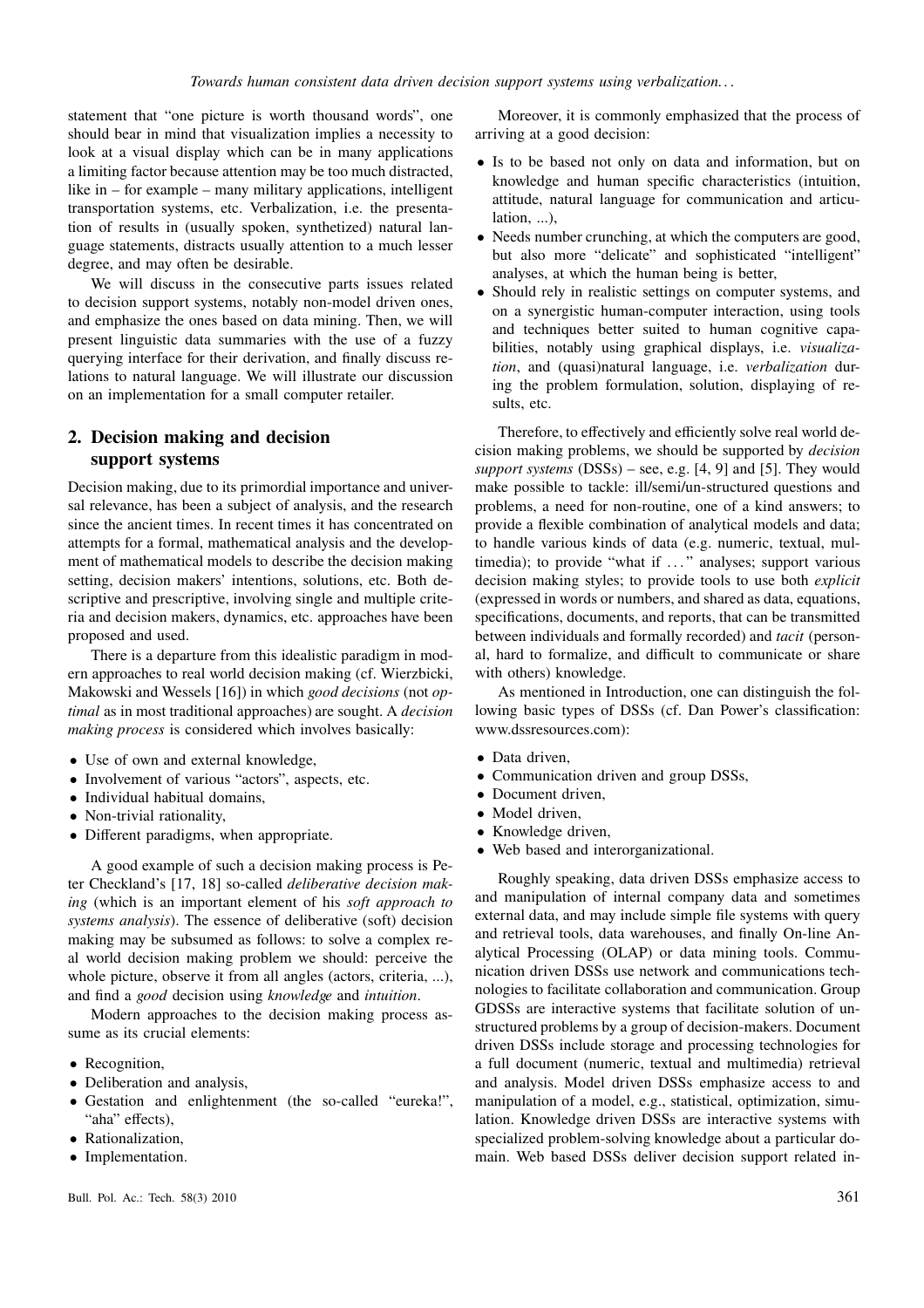formation and/or tools using a "thin-client" Web browser, the TCP/IP protocol, etc.

In this paper we concentrate on the data driven DSSs, and in particular show how the use of Zadeh's computing with words and perception paradigm (cf. Zadeh and Kacprzyk [6]) through fuzzy linguistic database summaries, implemented via fuzzy querying, can open new vistas in data driven DSSs (and also, to some extent, in knowledge driven and Web based DSSs) by its simplicity and a high scalability mainly due to an extensive use of natural language which is the only fully natural means of articulation and communication by the humans.

The basic role of a data driven DSS is to help decision makers make rational use of (vast) amounts of data that exist in their environment (e.g. a company or institution) to find some useful, relevant, nontrivial dependencies. One of interesting and promising approaches meant for these purposes is to derive linguistic summaries of a set of data (database). Here we discuss linguistic summarization of data sets in the sense of Yager [7, 19] (for some extensions and other related issues, see, e.g., [8, 9, 20–24]. In our context linguistic data summaries are derived as linguistically quantified propositions, exemplified – when the data in question concern employees – by "most of the employees are young and well paid", with which a degree of validity is associated.

This paper is based on [25–29] and Zadrożny and Kacprzyk's [14] idea of an interactive approach to linguistic summaries, i.e. assuming that an interaction with the user is practically needed for the determination of a class of summaries of interest. This is implemented via Kacprzyk and Zadrożny's [30, 31] fuzzy querying add-on to Microsoft Access.

Then, following and extending Kacprzyk and Zadrożny [10], we show that by relating various types of linguistic summaries to various fuzzy queries, we can arrive at a hierarchy of Zadeh's *protoforms* of linguistic data summaries which are conceptually very powerful by providing an unified structural form of even the most complicated linguistic summaries.

By using natural language to present (verbalize) the essence of data and relations of interest we attain a high, maybe an ultimate human consistency because natural language is the only fully natural means of articulation and communication of a human being. Moreover, through natural language we attain an ultimate scalability as natural language can express in a comprehensive way information no matter how large the data set is; cf. [1] in which the concept of a *conceptual scalability* has been introduced as a complement to the technical scalability normally considered.

Another important aspect is whether linguistic data summaries are related to some other well established techniques, and in this respect Kacprzyk and Zadrożny [2, 11] have indicated that they directly correspond to some specific, socalled template based, techniques of natural language generation (cf. [12]), but extend those traditional techniques by making it possible to account for the inherent imprecision of natural language. We will consider this issue in

more detail using recent results obtained by Kacprzyk and Zadrożny [2].

One should also notice that we deal in this paper with the use of fuzzy logic to linguistic data summarization and do not consider other powerful approaches, notably those based on statistics. We do not provide a comparison with those approaches, which might have been a very interesting and challenging task, and show that our approach is proper in the problem considered, and hopefully in a whole array of other problems, by presenting its implementability in a real decision support system of a computer retailer. The perspective and attitude adopted in our work is justified to some extent by results of [32] who analyze the power of various approaches to prediction in real world, business setting and clearly advocate some more human consistent approaches that use "softer" tools and techniques.

#### **3. Linguistic data summaries**

We start with a basic approach to the linguistic summarization of data sets proposed by Yager [7], and then presented in a more advanced, and implementable form by Kacprzyk and Yager [8], and Kacprzyk, Yager and Zadrożny [9]. We have:

- $V$  is a quality (attribute) of interest, e.g. salary in a database of workers,
- $Y = \{y_1, \ldots, y_n\}$  is a set of objects (records) that manifest quality V, e.g. the set of workers; hence  $V(y_i)$  are values of quality V for object  $y_i \in Y$ ,
- $D = \{V(y_1), \ldots, V(y_n)\}\$ is a set of data (the "database" in question).

A *linguistic summary* of a data set D consists of:

- a summarizer  $S$  (e.g. young),
- a quantity in agreement  $Q$  (e.g. most),
- truth  $T$  e.g. 0.7,

as, e.g., "T (*most* of employees are *young*)=0.7". The truth T may be meant in a more general sense, e.g. as validity or, even more generally, as some quality or goodness of a linguistic summary.

Notice that we consider here some specific, basic form of a linguistic summary that concerns sets of numeric values only. For some conceptually different approaches, which have been proposed in the fuzzy logic related areas, cf. [20–24, 33]. For some other, non-fuzzy-logic based approaches, see for instance [33].

The summarizer  $S$  is a linguistic expression semantically represented by a fuzzy set. For instance "young" may be represented as a fuzzy set in the universe of discourse as, e.g.,  $\{1, 2, \ldots, 90\}$ , i.e. containing possible values of the human age, and "young" could be given as, e.g., a fuzzy set with a non-increasing membership function in that universe such that, in a simple case of a piecewise linear membership function, the age up to 35 years is for sure "young", i.e. the grade of membership is equal to 1, the age over 50 years is for sure "not young", i.e. the grade of membership is equal to 0, and for the ages between 35 and 50 years the grades of membership are between 1 and 0, the higher the age the lower its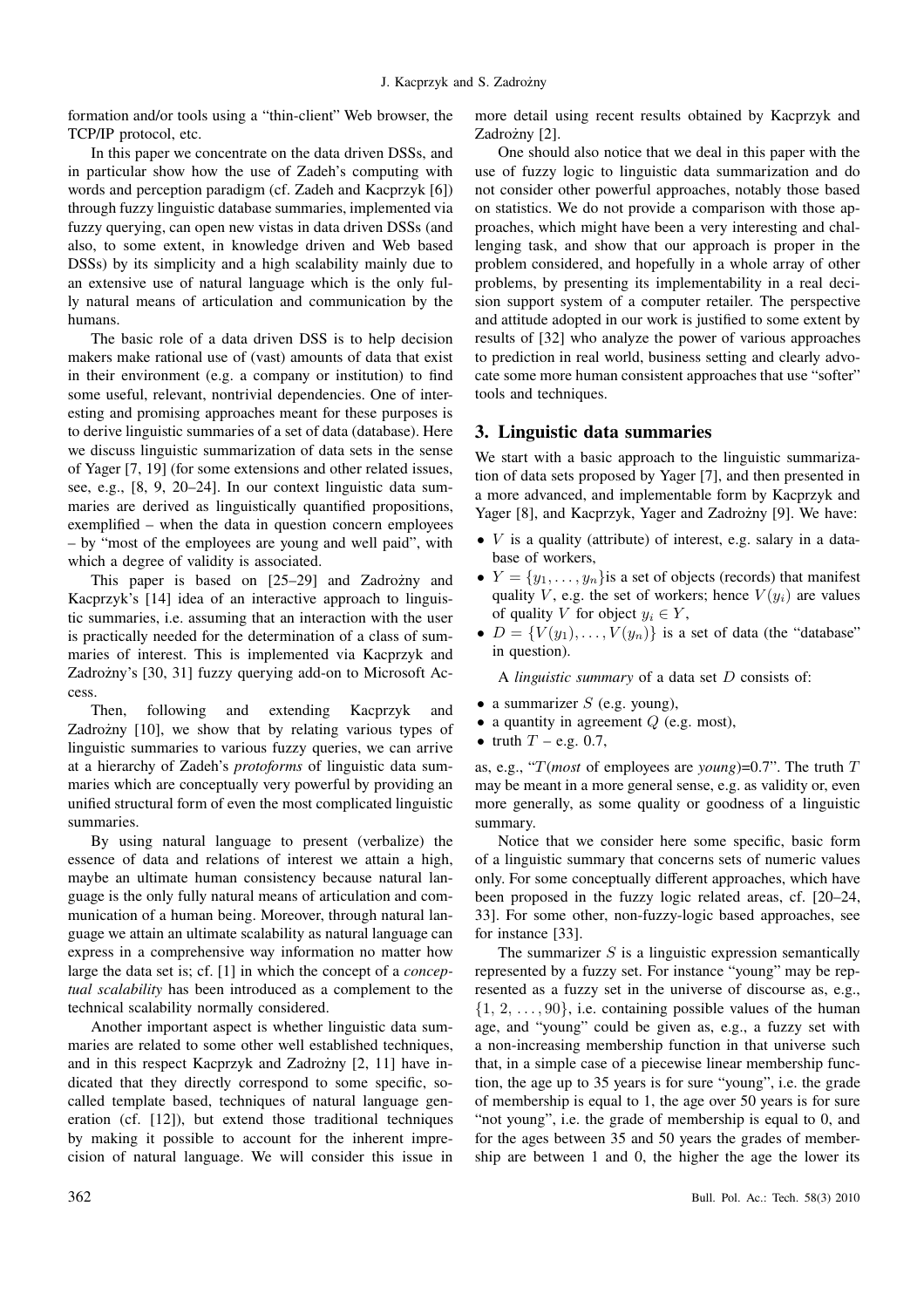corresponding grade of membership. This kind of a summarizer exemplified by "young" can clearly be extended to, e.g, "*young* and *well paid*". More sophisticated, and more interesting summarizers (concepts) as, e.g.: of productive workers, difficult orders, etc. defined by a complicated *combinations of attributes*, e.g.: a hierarchy (not all attributes are of the same importance), the attribute values are ANDed and/or ORed,  $k$ out of n, *most*, etc. of them should be accounted for, etc. will be discussed later.

The (linguistic) quantity in agreement,  $Q$ , is an indication of the range of data satisfying the summarizer, and is assumed to be a linguistic term represented by a fuzzy set, of a relative type as, e.g., "a few", "more or less a half", "most", "almost all", etc., equated with the so-called fuzzy linguistic quantifiers (cf. Zadeh [34]) that can be handled by fuzzy logic.

The calculation of the truth (or, more generally, validity) of the linguistic summary considered is equivalent to the calculation of the truth value of a corresponding linguistically quantified statement (e.g., "*most* of the employees are *young*"). This can be calculated by using two most relevant techniques: Zadeh's [34] calculus of linguistically quantified statements (cf. Zadeh and Kacprzyk [6]) or Yager's [7] OWA operators (cf. Yager and Kacprzyk [35]). In what follows we briefly remind the basics of these two techniques.

A linguistically quantified proposition, e.g., "most experts are convinced", is written as " $\hat{Q}y$ 's are F", where  $Q$  is a linguistic quantifier (e.g., most)  $Y = \{y\}$  is a set of objects (e.g., experts), and  $F$  is a property (e.g., convinced). Importance  $B$ may be added yielding " $QBy's$  are F", e.g., "most  $(Q)$  of the important  $(B)$  experts  $(y's)$  are convinced  $(F)$ ". Property  $F$  and importance  $B$  are fuzzy sets in  $Y$ , and a (proportional, non-decreasing) linguistic quantifier  $Q$  is assumed to be a fuzzy set in [0,1] as, e.g.

$$
\mu_Q(x) = \begin{cases} 1 & \text{for } x \ge 0.8 \\ 2x - 0.6 & \text{for } 0.3 < x < 0.8 \\ 0 & \text{for } x \le 0.3 \end{cases}
$$
 (1)

Then, due to Zadeh [34]

$$
truth(Qy's \text{ are } F) = \mu_Q \left[ \frac{1}{n} \sum_{i=1}^n \mu_F(y_i) \right], \qquad (2)
$$

$$
truth(QBy's are F) =
$$
  

$$
\mu_Q \left[ \sum_{i=1}^n (\mu_B(y_i) \wedge \mu_F(y_i)) / \sum_{i=1}^n \mu_B(y_i) \right].
$$
 (3)

An OWA operator (Yager [7], Yager and Kacprzyk [35]) of dimension p is a mapping  $O : [0,1]^p \rightarrow [0,1]$  if associated with O is a weighting vector,  $W = [w_1, \dots, w_p]^T$ ,  $w_i \in [0, 1], w_1 + \cdots + w_p = 1$ , and

 $t$ unth $(\bigcap B_x)^t$ 

$$
O(x_1, ..., x_p) = w_1b_1 + \cdots w_pb_p = W^T B, \qquad (4)
$$

where  $b_i$  is the *i*-th largest element among  $x_1, \ldots, x_p$ ,  $B =$  $[b_1, \ldots, b_p].$ 

Bull. Pol. Ac.: Tech. 58(3) 2010 363

The OWA weights may be found from the membership function of  $Q$  due to (cf. Yager [36]):

$$
w_i = \mu_Q\left(\frac{i}{p}\right) - \mu_Q\left(\frac{i-1}{p}\right) \quad \text{for } i = 1, \dots, p. \quad (5)
$$

The OWA operators can model a wide array of aggregation operators (including linguistic quantifiers), from  $w_1 =$  $\ldots = w_{p-1} = 0$  and  $w_p = 1$  which corresponds to "all", to  $w_1 = 1$  and  $w_2 = \ldots = w_p = 0$  which corresponds to "at least one", through all intermediate situations, and that is why they are widely employed.

One can also extend the OWA operator to include importance qualification of the particular pieces of data. Suppose that with the data  $A = [a_1, \ldots, a_p]$ , a vector of importances  $V = [v_1, \ldots, v_p]$ , such that  $v_i \in [0, 1]$  is the importance of  $a_i, i = 1, \ldots, p, v_1 + \cdots v_p = 1$ , is associated. Then, for an *ordered weighted averaging operator with importance qualification*, denoted  $O<sub>I</sub>$ , Yager [36] proposed that, first, some redefinition of the OWA's weights  $w_i$ 's into  $\overline{w}_i$ 's is performed, and (4) becomes

$$
O_I(x_1,\ldots,x_p) = \bar{w}_1b_1 + \cdots \bar{w}_pb_p = \bar{W}^T B,\qquad(6)
$$

where

$$
\bar{w}_j = \mu_Q \left( \frac{\sum_{k=1}^j u_k}{\sum_{k=1}^p u_k} \right) - \mu_Q \left( \frac{\sum_{k=1}^{j-1} u_k}{\sum_{k=1}^p u_k} \right) \tag{7}
$$

where  $u_k$  is the importance of  $b_k$ , i.e. of the k-largest element of A. For some more advanced issues related to the choice and tuning of weights of the OWA operators, cf. Zadrożny and Kacprzyk [37].

The basic validity criterion of the truth of a linguistically quantified statement given by (2) and (3) is certainly the most natural and important but it does not grasp all aspects of a linguistic summary. Some other, additional quality criteria have been proposed in the literature, starting from some measure of informativeness in the source Yager's [7] paper, through some measures given by George and Srikanth [38], to a comprehensive set of measures given by Kacprzyk and Yager [8], and Kacprzyk, Yager and Zadrożny [9] who have proposed:

- a truth value (which basically corresponds to the degree of truth of a linguistically quantified proposition representing the summary given by, say,  $(2)$  or  $(3)$ ),
- a degree of imprecision,
- a degree of covering,
- a degree of appropriateness,
- a length of a summary.

Due to lack of space, we will not discuss these measures referring the interested readers to the papers cited.

Now, denoting the above degrees of validity as  $T_1, T_2, T_3$ ,  $T_4$ ,  $T_5$ , with the respective weighs,  $w_1$ ,  $w_2$ ,  $w_3$ ,  $w_4$ ,  $w_5$ , assigned (with values from the unit interval, the higher, the more important such that  $\sum_{i=1,2,...,5} w_i = 1$ ), the (total) degree of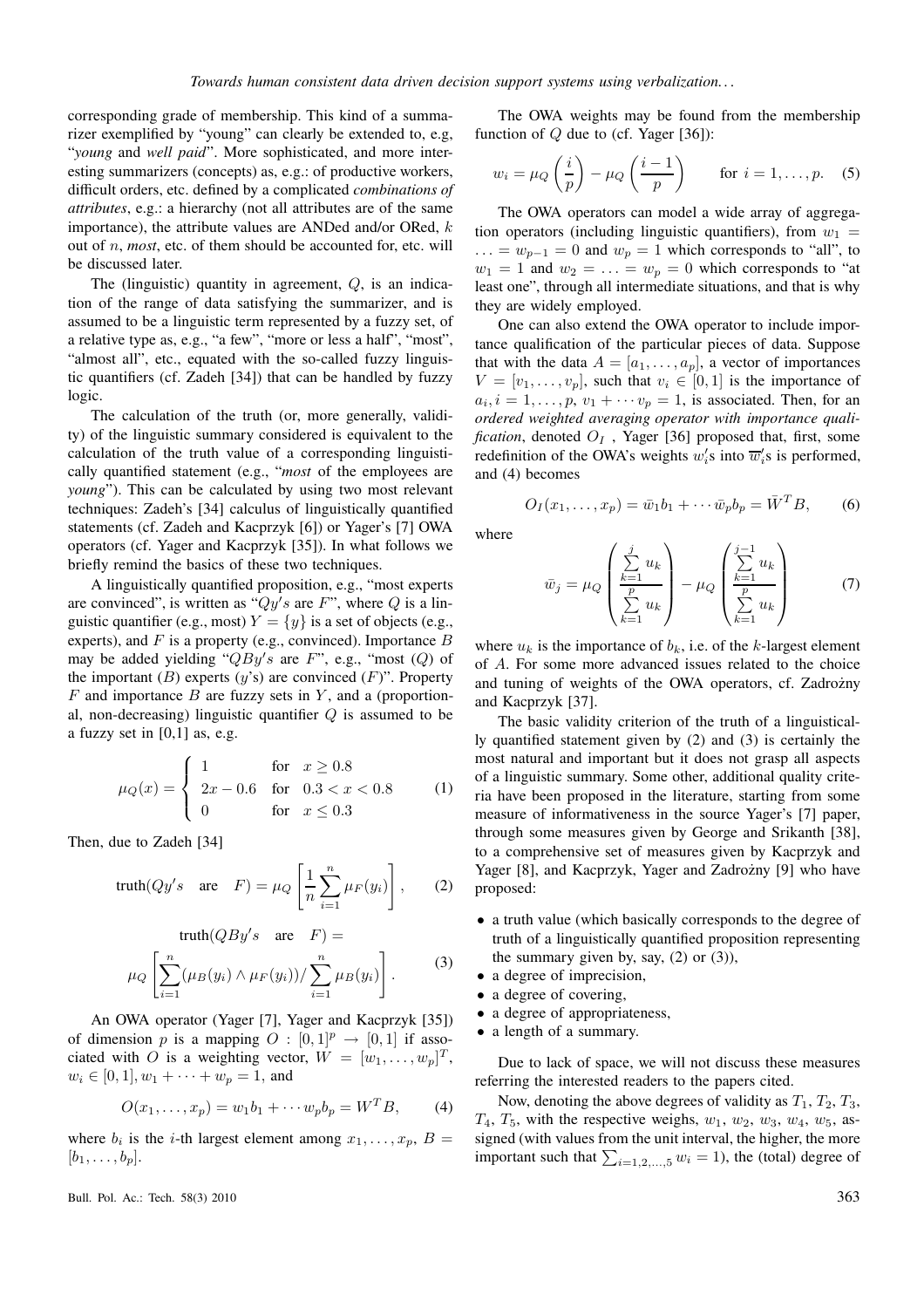validity,  $T$ , of a particular linguistic summary is defined as the weighted average of the above 5 degrees of validity, i.e.:

$$
T = T(T_1, T_2, T_3, T_4, T_5; w_1, w_2, w_3, w_4, w_5) = \sum_{i=1,2,\dots,5} w_i T_i
$$
\n(8)

and the problem is to find an optimal summary,  $S^* \in \{S\}$ , such that

$$
S^* = \arg \max_{S} \sum_{i=1,2,\dots,5} w_i T.
$$
 (9)

The weights,  $w_1, \ldots, w_5$ , may be predefined or elicited from the user, e.g, using Saaty's [39] AHP (analytical hierarchy process) technique.

The linguistic summarization meant as the solution of (9) may be numerically difficult in general, hence is in principle not well scalable in the traditional sense but, using the concept of cognitive (perceptual) scalability introduced by Kacprzyk and Zadrożny [1], it may be said to be totally conceptually (perceptually) scalable because it is comprehensible to a human being no matter what size of the data set is. This is a direct result of, on the one hand, the use of natural language, and – on the other hand – of a simple and intuitively appealing form of a linguistic summary which basically says what most of the data exhibit, i.e. what *usually happens* (holds).

A fully automatic determination of a best linguistic summary, i.e. the solution of (9) may be therefore infeasible in practice, and therefore Kacprzyk and Zadrożny [25, 26, 28] proposed an *interactive approach* with *user assistance* in the definition of summarizers, by the indication of attributes and their combinations of interest. This proceeds via a user interface of a *fuzzy querying* add-on. Basically, the queries (referring to summarizers) allowed are:

- *simple* as, e.g., "salary is *high*",
- *compound* as, e.g., "salary is *low* AND age is *old*",
- *compound (with quantifier)*, as, e.g., "*most* of {salary is *high*, age is *young*, ..., training is *well above average*}".

In Kacprzyk and Zadrożny [ 26–31], a conventional DBMS is used, and a fuzzy querying tool FQUERY for Access is developed to allow for queries with fuzzy (linguistic) elements of the "simple", "compound" and "compound with quantifier" types. This fuzzy querying system (add-in) has been developed for Microsoft Access $(\overline{R})$  but it is clearly applicable to any DBMS. The main problems to be solved are here: (1) how to extend the syntax and semantics of the query, and (2) how to provide an easy way of eliciting and manipulating those terms by the user.

FQUERY for Access is embedded in the native Microsoft Access's environment as an add-in. All the code and data is put into a database file, a *library*, installed by the user. Definitions of attributes, linguistic terms etc. are maintained in a dictionary (a set of regular tables), and a mechanism for putting them into the Query-By-Example (QBE) sheet (grid) of the Microsoft Access' interface is provided. Linguistic terms are represented within a query as parameters, and a query transformation is performed to provide for their proper interpretation during the query execution.

FQUERY for Access makes it possible to use various linguistic (fuzzy) terms in queries: fuzzy values, exemplified by *low* in "profitability is *low*", fuzzy comparators, exemplified by *much greater than* in "income is *much greater than* spending", and linguistic quantifiers, exemplified by *most* in "*most* conditions have to be met", where the elements of the first two types are elementary building blocks of fuzzy queries in FQUERY for Access. They are meaningful in the context of numerical fields only.

*Fuzzy values* are defined as fuzzy sets on the interval [−10,  $+10$ ], which is treated as a universal universe of discourse, making fuzzy values applicable to any numerical attribute of the queried data. Then, *the matching degree md*  $(\cdot, \cdot)$  of a simple condition referring to attribute *AT* and fuzzy value *FV* against a record (tuple)  $t$  is calculated by:

$$
md(AT = FV, t) = \mu_{\text{FV}}(\tau(t.AT)), \tag{10}
$$

where *t.AT* is the value of attribute *AT* at the tuple *t*,  $\mu_{\text{FV}}$ is the membership function defining fuzzy value  $FV$ , and  $\tau$ :  $[LL_{AT}, UL_{AT}] \rightarrow [-10,10]$  is the mapping from the domain of *AT* onto [−10,10], securing the applicability of a fuzzy value to any attribute, mentioned above. Thus,  $\tau$  which makes it possible to treat all attributes' domains as ranging over the interval  $[-10,10]$ . For simplicity, it is normally assumed, also here, that the membership functions of fuzzy values are trapezoidal as in Fig. 1 and  $\tau$  is assumed linear.



Fig. 1. An example of the membership function of a fuzzy value

*Linguistic quantifiers* provide for a flexible aggregation of simple conditions. In FQUERY for Access the fuzzy linguistic quantifiers are defined in Zadeh's [34] sense; cf. *most* given as (1). They may be interpreted and manipulated either using original Zadeh's approach or via the OWA operators. The matching degree,  $md(\cdot,\cdot)$ , for the query "Q of N conditions" are satisfied" for record t is computed using (2), where  $F$  is interpreted as a fuzzy set of conditions, with the membership degree equal the matching degree of given condition for tuple t. If particular conditions are assigned different importance degrees, then the formula (3) is used .

In FQUERY for Access queries containing fuzzy terms are still syntactically correct Access's queries through the use of parameters. Access represents the queries using SQL, and the parameters make it possible to embed references to fuzzy terms in a query. For example, a parameter like: [FfA FV *fuzzy value name*] will be interpreted as a fuzzy value, while[FfA FQ *fuzzy quantifier name*] will be interpreted as a fuzzy quantifier. Fuzzy terms are defined using the toolbar provided by FQUERY for Access, stored internally in the dictionary maintained in the system.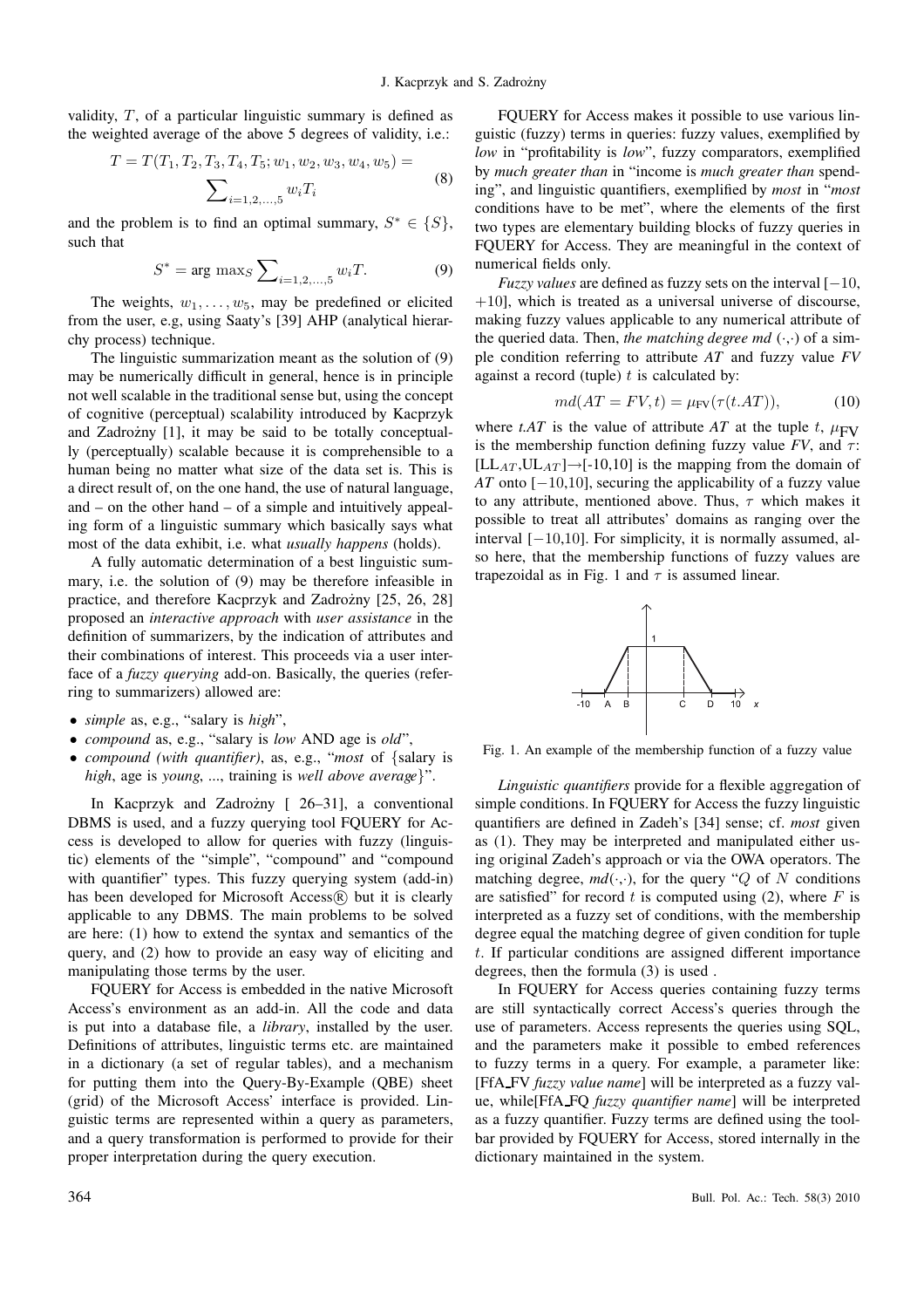or

When the user initiates the execution of a query it is automatically transformed by appropriate FQUERY for Access's routines and then run as a native query of Access. The transformation consists primarily in the replacement of parameters referring to fuzzy terms by calls to functions implemented by the package which secure a proper interpretation of these fuzzy terms. Then, the query is run by Access as usually.

Clearly, fuzzy queries directly correspond to summarizers in linguistic summaries which was first formally shown by Kacprzyk and Zadrożny [25]. Thus, the derivation of a linguistic summary may proceed in an interactive (user assisted) way as follows:

- the user formulates a set of linguistic summaries of interest (relevance) using the fuzzy querying add in,
- the system retrieves records from the database and calculates the validity of each summary adopted, and
- some best (most appropriate) linguistic summary is chosen.

Therefore, we can restate the linguistic summarization in the fuzzy querying context. First, (2) may be interpreted as:

$$
\text{``Most records match query } S\text{''},\tag{11}
$$

where  $S$  replaces  $F$  in (2) since we refer here directly to the concept of a summarizer (of course,  $S$  is in fact the whole condition, e.g., price  $= high$ , while F is just the fuzzy value, i.e. *high* in this condition; this should not lead to confusion).

Similarly, (3) may be interpreted as:

"Most records meeting conditions B match query  $S$ " (12)

and notice that B, which may be treated in fact as another query, corresponds to a *filter* and (12) claims that *most* records passing through  $B$  match query  $S$ ; clearly, this may be to a degree from [0,1] in our context. Still another interpretation of (12) may be expressed as follows: "Most of the records *among* those satisfying a query B do satisfy also the query  $S$ ". Due to the fact that both  $B$  and  $S$  are, in general, fuzzy the meaning of (12) cannot be replaced with a classical logical combination of them.

Looking at  $(11)$  and  $(12)$ , i.e. the user's interest and intention as to linguistic data summaries put in the context of database querying, Kacprzyk and Zadrożny [10] showed that the concept of Zadeh's [40] *protoform* is highly relevant. A protoform (prototypical form) is defined as an more or less abstract prototype of a linguistically quantified proposition, that takes in the most abstract case the following form (where  $Q$  denotes any linguistic quantifier):

"
$$
QR
$$
's are  $S$ " (13)

"
$$
QBR
$$
's are S". (14)

A protoform represents a class of linguistic summaries, which may be obtained via instantiation of abstract symbols possibly appearing in this protoform and denoting any linguistic quantifier, summarizer or qualifier. As such it may be used to represent the preferences of the user as to the form of the linguistic summaries sought. The protoforms may be more or less general, and more abstract protoforms correspond to cases in which we assume less about summaries sought, with two limit cases: (A) we assume a totally abstract protoform (13) or (14), and (B) we assume all elements of a protoform to be given (instantiated). In case A data summarization will be extremely time consuming, as the search space may be enormous (all abstract symbols may be instantiated in many different ways), but may produce interesting, unexpected views on data. In case B the user is in fact guessing a good candidate summary but the evaluation is simple, equivalent to the answering of a (fuzzy) query; case B refers to the concept of *ad hoc queries* (Anwar et al., 1992).

In Table 1 a useful classification of linguistic summaries into 5 basic types corresponding to increasingly more abstract protoforms is shown.

Briefly speaking, Type 1 summaries may be easily derived by a simple extension of fuzzy querying via FQUERY for Access. The user has to construct a query, a candidate summary, and the derivation module has just to find the fraction of rows matching this query and a linguistic quantifier best denoting this fraction. A Type 2 summary is a straightforward extension of Type 1 by adding a fuzzy filter. Type 3 summaries are concerned with the determination of typical (exceptional) values of an attribute. So, query  $S$  consists of only one simple condition with the attribute whose typical (exceptional) value is sought, the "=" relational operator and a placeholder for the value sought. A Type 4 summary may produce typical (exceptional) values for some, possibly fuzzy, subset of rows. Type 5 summaries represent the most general form considered here: fuzzy rules describing dependencies between specific values of particular attributes. The summaries of Type 1 and 3 have been implemented (cf. Kacprzyk and Zadrożny [10, 26, 27]) as an extension to FQUERY for Access. Type 5 summaries can be generated by analogy to *association rules* and employing algorithms for mining them, or by using genetic algorithms to search the space of possible summaries (cf. Kacprzyk and Zadrożny [10]).

| Table 1                                |  |  |  |
|----------------------------------------|--|--|--|
| Classification of linguistic summaries |  |  |  |

| Type | Given                         | Sought | Remarks                                      |
|------|-------------------------------|--------|----------------------------------------------|
|      |                               |        | Simple summaries through ad-hoc queries      |
|      | SB                            |        | Conditional summaries through ad-hoc queries |
|      | $OS$ <sup>structure</sup>     | Cvalue | Simple value oriented summaries              |
|      | $OS$ <sup>structure</sup> $B$ | Cvalue | Conditional value oriented summaries         |
|      | Nothing                       | SBQ    | General fuzzy rules                          |

where  $S^{structure}$  denotes that attributes and their connection in a summary are known but the (fuzzy) values of these attributes are missing, while  $S^{value}$  denotes these missing (fuzzy) values.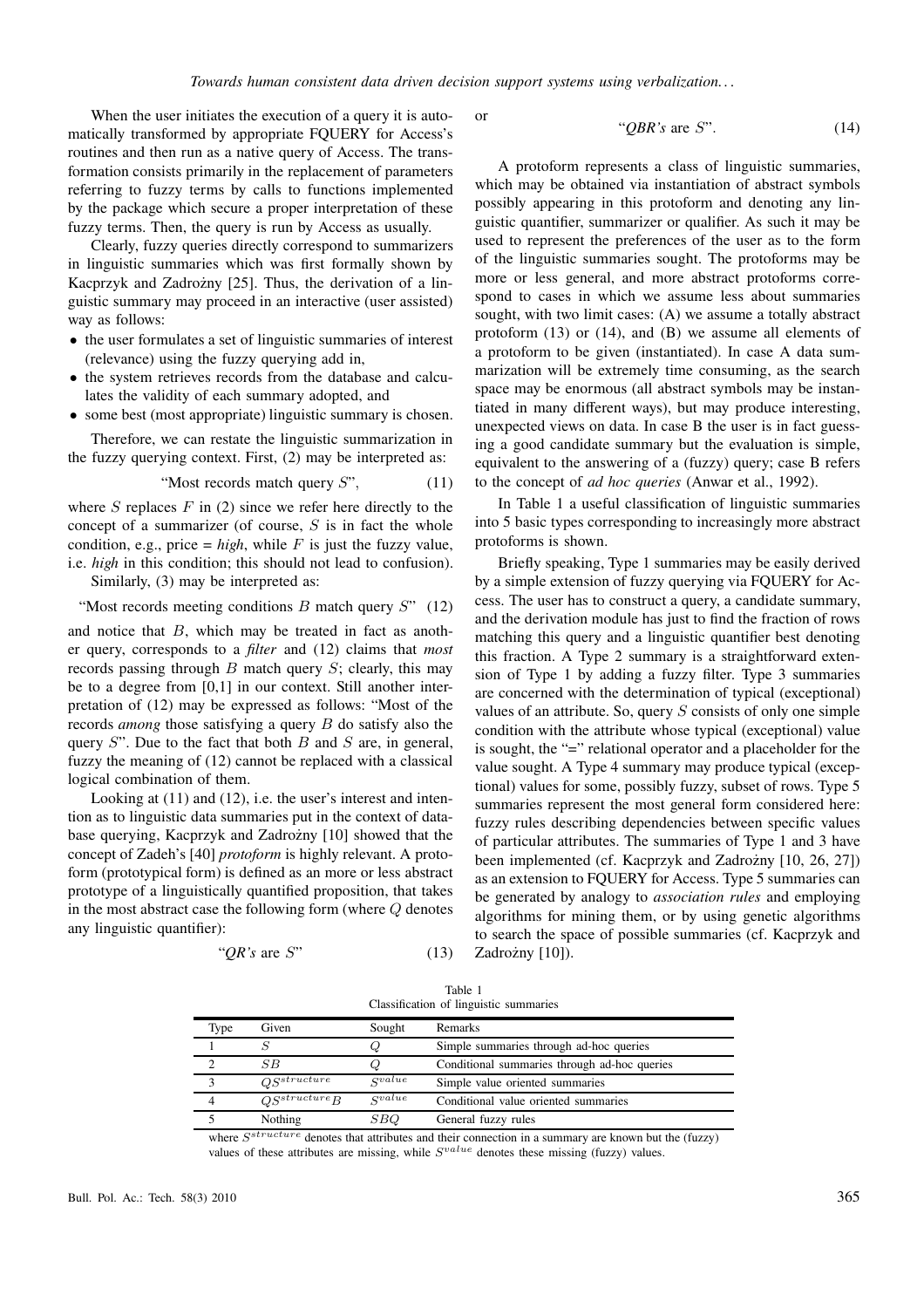## **4. Verbalization via linguistic data summaries and natural language generation (NLG)**

As indicated in previous sections, linguistic data summaries may be very effective and efficient for the verbalization of results of all kinds of data analyses and data mining. One may immediately notice their strong resemblance to natural language generation (NLG) but this path was not explored so far too much. Maybe the first indication was given by Kacprzyk, Zadrożny and Wilbik [41] in which a reference to an NLG based approach to the linguistic summarization of time series, the SumTime project at the University of Aberdeen, UK (cf. Portet et al. [42] or Sripada, Reiter and Davy [43]) was made. Later, Kacprzyk and Zadrożny [11] more explicitly suggested a relation to NLG, and further elaborated on that in Kacprzyk and Zadrożny [2]).

Basically, natural language generation (NLG) – which is part of natural language processing (NLP) or, more generally, computational linguistics – is concerned with how one can automatically produce high quality natural language text from computer-internal representations of information which is not in natural language. In the case of linguistic summaries as considered here, this is the "numbers to words" path.

NLG may be viewed from many perspectives (cf. Reiter and Dale 12]) For our purposes it may be expedient to consider independently the tasks of generation and the process of generation. One can identify three types of tasks:

- text planning,
- sentence planning, and
- surface realization.

Text planners select what information to include in the output, and use it to form a proper text structure; sentence planners organize the content of sentences, notably order its parts, and surface realizers convert sentence sized chunks of representation into grammatically correct sentences.

In the context of linguistic data summarization, we have mainly considered text planning due to an explicit use of protoforms of linguistic summaries as fixed and specified (structurally), and by assuming the purpose of a protoform based linguistic summarization to determine appropriate linguistic values of the linguistic quantifier, qualifier and summarizer. However, if a protoform were considered in a "metasense", i.e. when the summarizer concerns the linguistically defined values of a compound concept, like "productivity" in a personnel database, with productivity described by an ordered (e.g. through importance assignment) list of criteria, or a hierarchical representation of a protoform were assumed (both would be more realistic!), then we would end up with some sort of sentence planning. Finally, the use of protoform based linguistic summaries precludes the use of surface planning in the strict sense. A solution might be eventually to develop different kinds of protoforms, notably not explicitly related to usuality, one of the most important modalities but to other modalities as well, but this is not trivial. So, the use of the sentence planning and surface realization would presumably produce qualitatively new linguistic summaries, with

a larger expressive power, but it is not clear how to accommodate these tasks in Yager's concept of a linguistic summary, and our heavily protoform based approach.

Other classifications of generation tasks may be used but they do not essentially change the relations between linguistic summarization and NLG. Due to the use of protoforms, almost all tasks are simple due to a predefined structure of summaries but, to make a full use of the power of NLG tools, one should presumably devise other, richer types of protoforms. Another viable alternative is to use an interactive human – computer interface, as actually employed in our implementation of linguistic summaries.

Generation processes can be classified due to their sophistication and expressive power, starting with inflexible canned methods and ending with maximally flexible feature combination methods. The widely used canned text systems, just printing strings of words without any change (error messages, warnings, letters, etc.), are not interesting for us.

The template based approach is used mainly for multiple sentence generation, particularly when texts are regular in structure such as stock market reports. In principle, our approach to linguistic data summaries is similar in spirit to template based systems. One can say that Zadeh's protoforms can be viewed as playing a similar role to templates. However, there is an enormous difference as the protoforms are much more general and may represent such a wide array of various "templates" that maybe it would be more proper to call them "meta-templates". A interesting extension of our linguistic summarization might be to follow the multisentence path, cf. McKeown's [44] idea of dynamically nesting instances of some paragraphs, but so far it is not clear how one can extend the simple one sentence, protoform based structure of summaries adopted in our approach to this case.

Phrase based systems employ generalized templates, and a phrasal pattern is first selected to match the top level of the input and then each part of the pattern is expanded into a more specific phrasal pattern that matches subparts of the input, with the phrasal pattern replaced by one or more words. Such systems may be powerful but are very hard to build because of difficulties in a correct specification of phrasal interrelationships. It seems that our approach to linguistic summarization can be viewed, from some perspective, as a simple phrase based system. It should be also noted that since protoforms may form hierarchies, we can imagine that both the phrase and its subphrases can be properly chosen protoforms. The calculi of linguistically quantified statements can be extended to handle such a hierarchic structure of phrases (statements) though, at the semantic level, the same difficulties remain as in the NLG approach, i.e. an inherent difficulty to grasp the essence of multisentence summaries with their interrelations. We think that Zadeh's protoforms, but meant in a more general sense, for instance as hierarchical protoforms or "metaprotoforms", or even conceptually different protoforms, can make the implementation of a phrase based NLG system in our context viable.

Feature-based systems represent some extreme of the generalization of phrases. Each possible minimal alternative of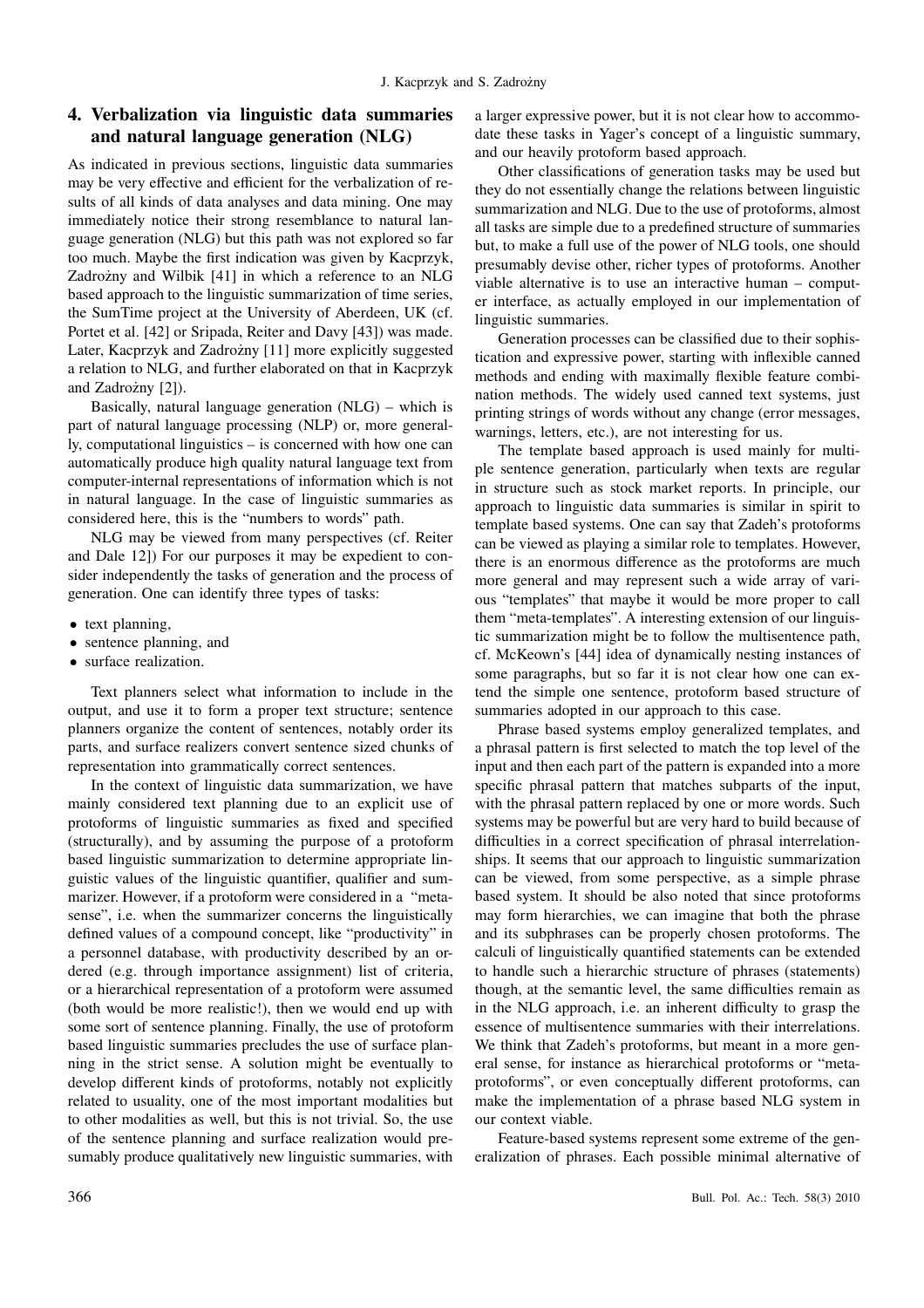expression is represented by a single feature. Generation proceeds by the incremental collection of features appropriate for each part of the input until the sentence is fully determined. Though their idea is very simple as any distinction in language is defined as a feature, analyzed, and added to the system, but unfortunately there is a tremendous difficulty in maintaining feature interrelationships and in the control of feature selection. It is not at all clear how our linguistic data summaries can be used within those systems.

There are other relevant aspects too. An extremely relevant issue, maybe a prerequisite for implementability, is domain modeling. The main difficulty is that it is very difficult to link a linguistic generation system to a knowledge base or data base originally developed for some nonlinguistic purpose due to a possible considerable mismatch. The construction of appropriate taxonomies or ontologies can be of much help. So far, in our approach, domain knowledge is dealt with via the specification of appropriate protoforms which are comprehensible or traditionally used (e.g. as structures of business reports) in a specific domain. Domain knowledge plays also an important role at the lower level of semantic interpretation (definition) of the linguistic terms. For some solutions we can refer to our approach (Kacprzyk and Zadrożny [45]) in which the use of ontologies providing the conceptualization of both the process itself and the domain of the decision making problem was shown for consensus reaching.

To summarize this short exposition of relations between our protoform based approach to the linguistic data summarization, and modern tools and techniques available in NLG, on the one hand, we can find much inspiration from recent developments in NLG, notably by showing intrinsic relations of Zadeh's protoforms to (meta-)templates or even simple phrase based systems, and in the adjusting of protoforms to domain specificity by employing some sentence and text planning tools.

From an implementation point of view since in NLG there is much commercial and open source software available, the user can find a proper software package that can be decisive for real world applications.

From the point of view of this paper, there is another crucial aspect, already mentioned in Introduction. Namely, linguistic data summaries provide knowledge in the form which is easily comprehensible by the human user because it is expressed in natural language, and is fully conceptually scalable. This is well illustrated with the practical success of our implementation for a sales decision support for a small computer retailer (cf. Kacprzyk and Strykowski [13]). We will now briefly show the very essence of how linguistic data summaries are used in the former implementation.

## **5. An example: linguistic data summaries to support sales decision making of a computer retailer**

The proposed data summarization procedure was implemented in a data driven decision support system to support sales decision making of a computer retailer in Southern Poland (cf. Kacprzyk and Strykowski [13], Kacprzyk and Zadrożny [10, 28, 46]). The verbalization of data mining results provided by linguistic summaries have proven to be very useful. We will now briefly present the main idea of this implementation.

Though the database is large, its basic structure, which is relevant for our presentation, may be limited to its table shown in Table 2.

The derivation of the summaries is preceded by a dialogue with the user in which some parameters concerning mainly: definition of attributes and the definition of how the results should be presented. The results obtained in a real-life application are shown in the tables to follow.

Clearly, we have shown some most valid and more interesting linguistic summaries which may give the user much insight into relations between the attributes chosen, and are simple and human consistent.

Notice that these summaries concern data from the company's own database. However, companies operate in an environment (economic, climatic, social, etc.) which can be crucial. A notable example may here be the case of climatic data that can be fetched from some sources, paid or even free, mostly via the Internet. The inclusion of such data may be implemented as shown in Kacprzyk and Zadrożny [27, 29].

| Dasit structure of the database |                |                                                     |  |
|---------------------------------|----------------|-----------------------------------------------------|--|
| Attribute name                  | Attribute type | Description                                         |  |
| Date                            | Date           | Date of sale                                        |  |
| Time                            | Time           | Time of sale transaction                            |  |
| Name                            | Text           | Name of the product                                 |  |
| Amount (number)                 | Numeric        | Number of products sold in the transaction          |  |
| Price                           | Numeric        | Unit price                                          |  |
| Commission                      | Numeric        | Commission (in $\%$ ) on sale                       |  |
| Value                           | Numeric        | Value $=$ amount (number) x price; of the product   |  |
| <b>Discount</b>                 | Numeric        | Discount (in $\%$ ) for transaction                 |  |
| Group                           | Text           | Product group to which the product belongs          |  |
| Transaction value               | Numeric        | Value of the whole transaction                      |  |
| Total sale to customer          | Numeric        | Total value of sales to the customer in fiscal year |  |
| Purchasing frequency            | Numeric        | Number of purchases by customer in fiscal year      |  |
| Town                            | Text           | Town where the customer lives                       |  |

| Table 2 |                                 |  |  |
|---------|---------------------------------|--|--|
|         | Basic structure of the database |  |  |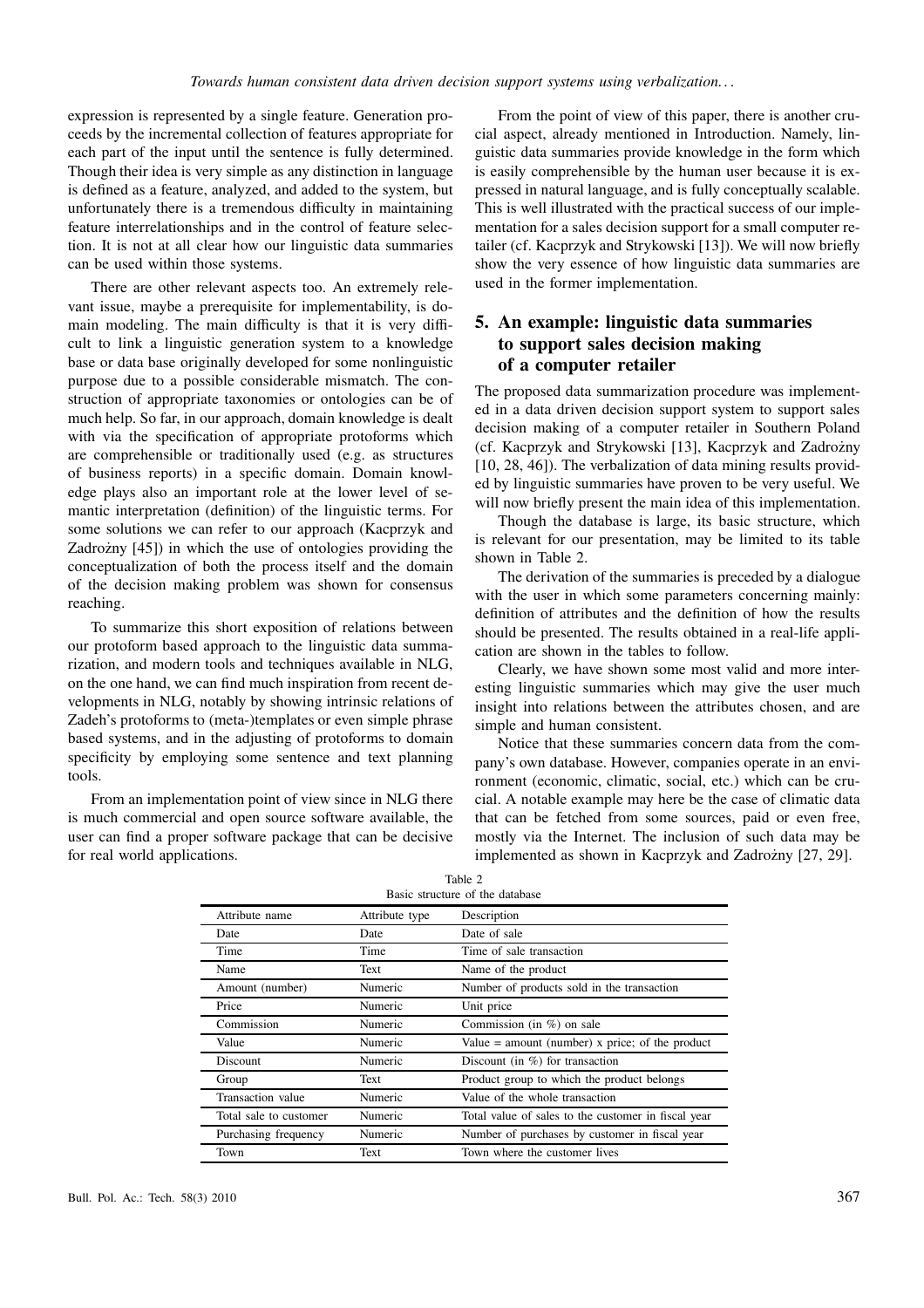Table 3 Linguistic summaries expressing relations between the group of products and commission

| Summary                                                            |
|--------------------------------------------------------------------|
| About $1/2$ of sales of network elements is with a high commission |
| About $1/2$ of sales of computers is with a medium commission      |
| Much sales of accessories is with a high commission                |
| Much sales of components is with a low commission                  |
| About $1/2$ of sales of software is with a low commission          |
| About $1/2$ of sales of computers is with a low commission         |
| A few sales of components is without commission                    |
| A few sales of computers is with a high commission                 |
| Very few sales of printers is with a high commission               |

Table 4 Linguistic summaries expressing relations between the groups of products and times of sale

| Summary                                                            |
|--------------------------------------------------------------------|
| About 1/3 of sales of computers is by the end of year              |
| About 1/2 of sales in autumn is of accessories                     |
| About 1/3 of sales of network elements is in the beginning of year |
| Very few sales of network elements is by the end of year           |
| Very few sales of software is in the beginning of year             |
| About 1/2 of sales in the beginning of year is of accessories      |
| About 1/3 of sales in the summer is of accessories                 |
| About 1/3 of sales of peripherals is in the spring period          |
| About 1/3 of sales of software is by the end of year               |
| About 1/3 of sales of network elements is in the spring period     |
| About 1/3 of sales in the summer period is of components           |
| Very few sales of network elements is in the autumn period         |
| A few sales of software is in the summer period                    |

#### Table 5

Linguistic summaries expressing relations between the attributes: size of customer, regularity of customer (purchasing frequency), date of sale, time of sale, commission, group of product and day of sale

| Summary                                                     |
|-------------------------------------------------------------|
| Much sales on Saturday is about noon with a low commission  |
| Much sales on Saturday is about noon for bigger customers   |
| Much sales on Saturday is about noon                        |
| Much sales on Saturday is about noon for regular customers  |
| A few sales for regular customers is with a low commission  |
| A few sales for small customers is with a low commission    |
| A few sales for one-time customers is with a low commission |
| Much sales for small customers is for non-regular customers |

#### Table 6

Linguistic summaries expressing relations between the attributes: group of products, time of sale, temperature, precipitacion, and type of customers

| Summary                                                                               |  |
|---------------------------------------------------------------------------------------|--|
| Very few sales of software in hot days to individual customers                        |  |
| About 1/2 of sales of accessories in rainy days on weekends<br>by the end of the year |  |
| About 1/3 of sales of computers in rainy days to individual customers                 |  |

For instance, if we are interested in relations between group of products, time of sale, temperature, precipitation, and type of customers, the best linguistic summaries (of both our "internal" data from the sales database, and "external" meteorological data from an Internet service) are as shown in Table 6.

Notice that the use of external data gives a new quality to possible linguistic summaries. It can be viewed as providing a greater adaptivity to varying conditions because the use of free or inexpensive data sources from the Internet makes it possible to easily and quickly adapt the form and contents of summaries to varying needs and interests. And this all is practically at no additional price and effort. A more elaborate concept of a decision support system taking into account an information context of the decision making process has been proposed recently by Kacprzyk and Zadrożny [47].

This concludes our very short exposition of the use of linguistic summaries in a data driven decision support system. As it can be seen, this solution – that is an example of verbalization of results – is conceptually simple and provides a new quality by providing an extremely human consistent insight to the essence of data and relations which could help to a considerable extent to make decisions.

#### **6. Concluding remarks**

In this paper we presented how the conceptually and numerically simple concept of a fuzzy linguistic database summary, viewed as a means for the verbalization of results of data analyses, data mining, knowledge discovery etc., can be a very powerful and human consistent tool for gaining insight into the very meaning of data, and real relations between aspects or variables. This all can help in supporting decision making, notably using the data driven decision support paradigm. The verbalization of data analyses results, in addition to the more commonly used visualization, e.g. via a GUI (graphical user interface), can contribute to an increased human consistency and ease of use because the results obtained (natural language sentences) are simple and easily comprehensible to the human being.

An important aspect of this paper was to present two new directions initiated by the authors. First, we mentioned the importance of a new concept of a *conceptual scalability* (cf. Kacprzyk and Zadrożny [1]), and showed the power of linguistic summaries in this respect. Second, maybe even more important, is a close relation of linguistic summaries to natural language generation (NLG) considered first by Kacprzyk and Zadrożny [2, 11], in which it was indicated that linguistic data summarization in the sense considered here is closely related to some types of solutions used in natural language generation (NLG), an area that is rapidly developing, and provides effective and efficient tools and techniques, and also ready to use software.

We are convinced that linguistic data summaries will play more and more relevant role in supporting human decision makers while solving difficult real life problems. And, more generally, verbalization may be an extremely relevant part of a human – computer interface in many applications, complementing and even sometimes replacing the commonly employed visualization.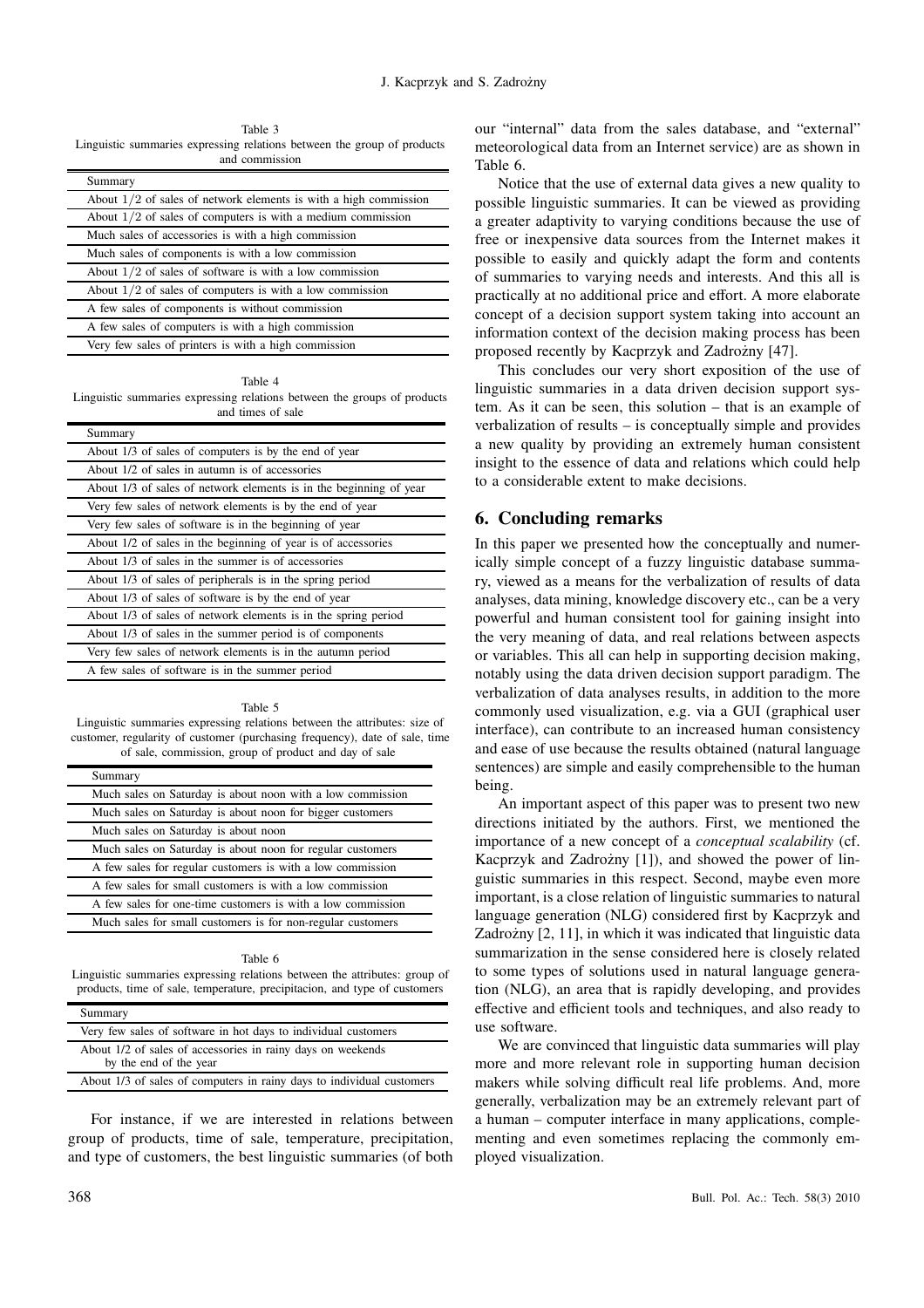#### **REFERENCES**

- [1] J. Kacprzyk and S. Zadrożny, "Linguistic data summarization: a high scalability through the use of natural language?", *Scalable Fuzzy Algorithms for Data Management and Analysis: Methods and Design* 1, 214–237 (2009).
- [2] J. Kacprzyk and S. Zadrożny, "Computing with words is an implementable paradigm: fuzzy queries, linguistic data summaries and natural language generation", *IEEE Trans. on Fuzzy Systems* 18, 461–472 (2010).
- [3] S.L. Alter, *Decision Support Systems: Current Practice and Contributing Challenge*, Addison-Wesley, Reading, 1990.
- [4] C.W. Holsapple and A.B. Whinston, *Decision Support Systems: a Knowldege-based Approach*, West Publishing, Minneapolis, 1986.
- [5] R.H. Sprague and H.J. Watson, *Decision Support Systems for Management*, Prentice-Hall, Englewood Cliffs, 1996.
- [6] L.A. Zadeh and J. Kacprzyk, *Computing with Words in Information/Intelligent Systems 1. Foundations. 2. Applications*, Physica-Verlag, New York, 1999.
- [7] R.R. Yager, "A new approach to the summarization of data", *Information Sciences* 28, 69–86 (1982).
- [8] J. Kacprzyk and R.R. Yager, "Linguistic summaries of data using fuzzy logic", *Int. J. General Systems* 30, 133–154 (2001).
- [9] J. Kacprzyk, R.R. Yager, and S. Zadrożny, "A fuzzy logic based approach to linguistic summaries of databases", *Int. J. Applied Maths and Computer Science* 10, 813–834 (2000).
- [10] J. Kacprzyk and S. Zadrożny, "Linguistic database summaries and their protoforms: towards natural language based knowledge discovery tools", *Information Sciences* 173 (4), 281–304 (2005).
- [11] J. Kacprzyk and S. Zadrożny, "Protoforms of linguistic database summaries as a human consistent tool for using natural language in data mining", *Int. J. of Software Science and Computational Intelligence* 1 (1) 100–111 (2009).
- [12] E. Reiter and R. Dale, *Building Natural Language Generation Systems*, Cambridge Univ. Press, Cambridge, 2000.
- [13] J. Kacprzyk and P. Strykowski, "Linguitic summaries of sales data at a computer retailer: a case study", *Proc. IFSA'99* 1, 29–33 (1999).
- [14] S. Zadrożny and J. Kacprzyk, "On database summarization using a fuzzy querying interface", *Proc. IFSA'99 World Congress* 1, 39–43 (1999).
- [15] S. Zadrożny and J. Kacprzyk, "Summarizing the contents of Web server logs: a fuzzy linguistic approach", *Proc. IEEE-IS'2007* 1, 100–105 (2007).
- [16] A.P. Wierzbicki, M. Makowski, and J. Wessels, *Model-based Decision Support Methodology with Environmental Applications*, Kluwer, Dordrecht, 2000.
- [17] P.B. Checkland, *Soft Systems Methodology in Action*, Wiley, Chichester, 1990.
- [18] P.B. Checkland, "Soft systems methodology. A thirty year retrospective", in *Soft Systems Methodology in Action*, ed. P.B. Checkland and J. Scholes, Wiley, Chichester, 1999.
- [19] R.R. Yager, "Database discovery using fuzzy sets", *Int. J. of Intelligent Systems* 11, 691–712 (1996).
- [20] P. Bosc, D. Dubois, O. Pivert, H. Prade, and M. de Calmes, "Fuzzy summarization of data using fuzzy cardinalities", *Proc. IPMU'2002* 1, 1553–1559 (2002).
- [21] D. Dubois and H. Prade, "Fuzzy sets in data summaries-outline of a new approach", *Proc. 8th Int. Conf. IPMU* 2, 1035–1040 (2000).
- [22] G. Raschia and N. Mouaddib, "SAINTETIQ: a fuzzy set-based approach to database summarization", *Fuzzy Sets and Systems* 129, 137–162 (2002).
- [23] D. Rasmussen and R.R. Yager, "SummarySQL-a fuzzy tool for data mining", *Intelligent Data Analysis – An International Journal* 1, URL-http//:www-east.elsevier.com/ida/browse/96- 6/ida96-6.htm (1997).
- [24] D. Rasmussen and R.R. Yager, "Finding fuzzy and gradual functional dependencies with summary SQL", *Fuzzy Sets and Systems* 106, 131–142 (1999).
- [25] J. Kacprzyk and S. Zadrożny, "On interactive linguistic summarization of databases via a fuzzy-logic-based querying addon to microsoft access", *Computational Intelligence: Theory and Applications* 1, 462–472 (1999).
- [26] J. Kacprzyk and S. Zadrożny, "On combining intelligent querying and data mining using fuzzy logic concepts", *Recent Research Issues on the Management of Fuzziness in Databases* 1, 67–81 (2000).
- [27] J. Kacprzyk and S. Zadrożny, "Data mining via fuzzy querying over the Internet", *Knowledge Management in Fuzzy Databases* 1, 211–233 (2000).
- [28] J. Kacprzyk and S. Zadrożny, "Data mining via linguistic summaries of databases: an interactive approach", *A New Paradigm of Knowledge Engineering by Soft Computing* 1, 325–345 (2001).
- [29] J. Kacprzyk and S. Zadrożny, "Computing with words in intelligent database querying: standalone and Internet-based applications", *Information Sciences* 34, 71–109 (2001).
- [30] J. Kacprzyk and S. Zadrożny, "Fuzzy querying for microsoft access", *Proc. FUZZ-IEEE'94* 1, 167–171 (1994).
- [31] J. Kacprzyk and S. Zadrożny, "FQUERY for access: fuzzy querying for a Windows-based DBMS", *Fuzziness in Database Management Systems* 1, 415–433 (1995).
- [32] T.H. Davenport and J.G. Harris, "What people want (and how to predict it)", *MIT Sloan Management Review* 50 (2), 22–31 (2009).
- [33] R.A. Cole, J. Mariani, H. Uszkoreit, A. Zaenen, and V. Zue, *Survey of the State of the Art in Human Language Technology*, http://cslu.cse.ogi.edu/HLTsurvey/HLTsurvey.html, 1996.
- [34] L.A. Zadeh, "A computational approach to fuzzy quantifiers in natural languages", *Computers and Maths with Appls.* 9, 149–184 (1983).
- [35] R.R. Yager and J. Kacprzyk, *The Ordered Weighted Averaging Operators: Theory and Applications*, Kluwer, Boston, 1996.
- [36] R.R. Yager, "On ordered weighted avaraging operators in multicriteria decision making", *IEEE Trans. on Systems, Man and Cybern*, SMC-18, 183–190 (1988).
- [37] S. Zadrożny and J. Kacprzyk, "Issues in the practical use of the OWA operators in fuzzy querying", *J. Intelligent Information Systems* 33 (3), 307–325 (2009).
- [38] R. George and R. Srikanth, "Data summarization using genetic algorithms and fuzzy logic", in *Genetic Algorithms and Soft Computing*, pp. 599–611, ed. F. Herrera and J.L. Verdegay, Physica-Verlag, Heidelberg, 1996.
- [39] T.L. Saaty, *The Analytic Hierarchy Process: Planning, Priority Setting, Resource Allocation*, McGraw-Hill, New York, 1980.
- [40] L.A. Zadeh, "From search engines to question answering systems – the problems of world knowledge relevance deduction and precisiation", in *Fuzzy Logic and the Semantic Web*, pp. 163–210, ed. E. Sanchez, Elsevier, Amsterdam, 2006.
- [41] J. Kacprzyk, S. Zadrożny, and A. Wilbik, "Linguistic summarization of some static and dynamic features of consensus